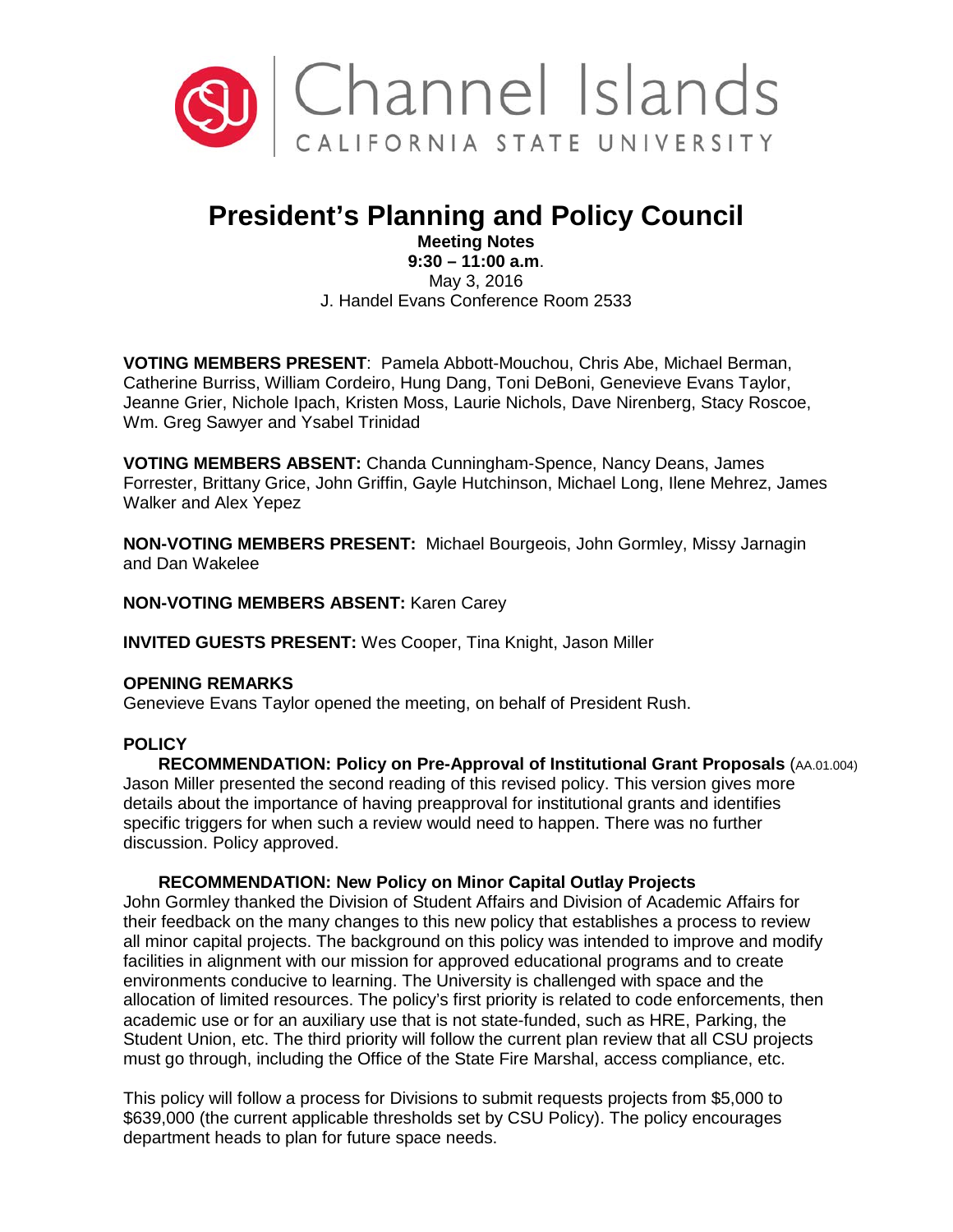Nichole Ipach asked about requests that are not necessarily part of the budget process. John reviewed the categories of projects, noting they are not ranked by priority. Dan Wakelee questioned the wording of the tenant improvement/ renovation projects and how they relate to the educational mission of the University. Discussion led to recommendation to change the verbiage to campus improvement/renovations and add reference "to further the educational mission of the University."

Michael Berman suggested adding other representatives to the small advisory work group, including the Vice President of Advancement and someone from the Office of the President. This group will review and prioritize minor capital requests which will then be presented to Cabinet and to the President for review and approval. This will be more effective and efficient, specifically for mid-year projects.

Jeanne Grier questioned the policy example that refers to September. John suggested that term should be changed to state "as part of submission of divisional budgets" and refer to submission of space requests for the next fiscal year as well as future fiscal years. The policy's goal is to encourage long-term planning.

Catherine Burriss questioned the possible need for language to address some flexibility for money that is currently in hand. Ysabel Trinidad responded saying the purpose of putting a request for space in the annual budget request process is for the institution to identify those resources needed for those top priority items. This process embeds resource allocation for space renovation into the budget. John added the intent of the policy is to balance all of the University initiatives and strategically plan what is critical.

Ysabel indicated the small advisory work group will first look for any submissions during the budget process that identify current capital needs. The majority of the projects will be under the \$639,000 threshold. Missy Jarnagin and Michael Berman suggested a change in verbiage to align with the thresholds established by CSU Policy.

Tina Knight questioned how grant funding, using the federal definition of capital, worked into this policy. John Gormley reiterated that this policy is about space; however, he noted how large capital items could have space requirements.

Ysabel also shared the idea of rotating space for various needs or programs.

Toni Knight inquired about common spaces and if they were incorporated in to this policy. John responded that the internal common spaces are in the master database and improvements or changes would follow this process. The small advisory work group will discuss how requests for these areas will be handled.

Genevieve reviewed the three pending changes with the Council. The policy was passed, pending the three changes.

**DISCUSSION: New Policy on University & Auxiliary Operating Reserves**  Missy Jarnagin presented this first read of a new policy that is a baseline to define reserve requirements within a particular fund. The Board of Trustees approved a reserve policy in October 2015 under ICSUAM, policy 2001. Ysabel stated the need to make sure that we can service debt, cover our obligations and plan for future priorities.

This policy creates guidelines on how to create minimum reserves, depending on the fund or auxiliary organization. The Chancellor's Office used to set those percentages; now, they will be looking at 100% of our reserves on the funds that are required to have reserves.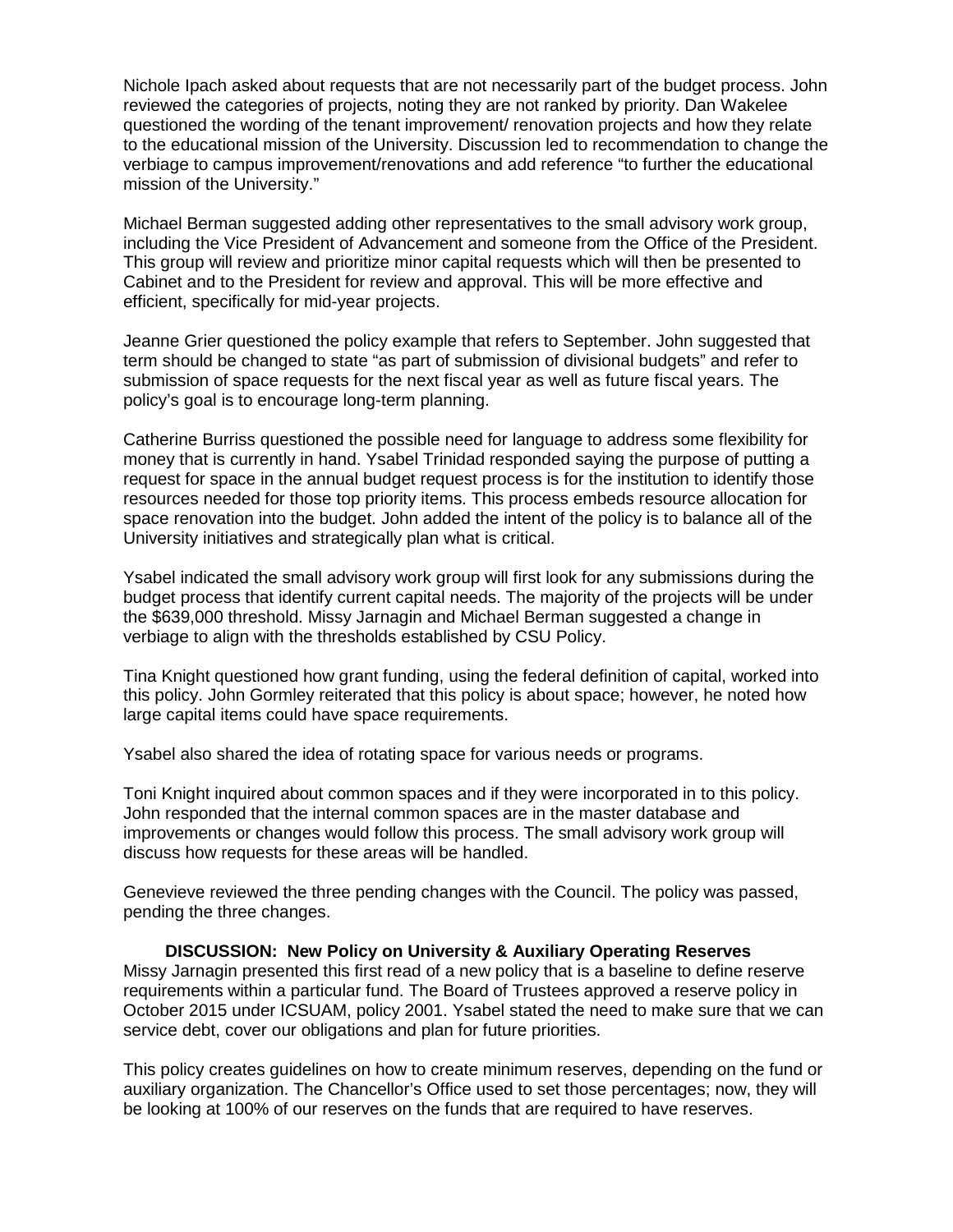Minimally working capital reserves shall be no less than three months of estimated payroll expenses or no less than six months of operating expenses (some funds do not have payroll).

The reserve balances shall not exceed 100% of the annual operating budget. Based on the evaluation needs, fund managers must establish a reserve policy; reserve designations / categories are identified, economic uncertainty is just one.

Dan Wakelee asked about the absolute necessity to maintain six months operating reserves, especially on pass through funds. Missy indicated CI will start building reserves in this particular fund on an operating basis for a building fund. The University as a whole has to be within a certain debt service coverage ratio.

There are many different levels within these categories and a portion of the reserve funds shall be maintained for future business requirements. At the end of every fiscal year, the Division of Business and Financial Affairs will be required to designate these funds into specific account codes for the Chancellor's Office review.

Bill Cordeiro reminded the Council to stay focused on educating the students and support the institution. Ysabel agreed and this policy provides the latitude to have the reserves to deliver academic program support by putting labels to accounts (i.e., working capital, economic uncertainty). Missy said this policy tells the Chancellor's Office how we are planning our budget.

Genevieve noted appreciation of Bill's reminder of why we are all here and thanked the BFA for the good work on creating greater efficiency and on keeping us compliant. All comments and suggestions should go back to Missy.

## **CONSENT: Policy on Research & Sponsored Programs Records Retention** (AA.11.004/SP.13.014) **Policy on Principal Investigator (AA.11.009/SP.15.001)**

**Policy on Principal Investigator Financial Conflict of Interest (AA.11.007/\SP.14.005)** Jason Miller and Tina Knight updated the definitions in these policies to align with one another. A few other minor changes were made including removing links to federal regulations that change frequently.

Jeanne Grier will add these three policies to the Academic Senate agenda as consent items next week. Policies approved.

#### **UPDATES: Budget**

Ysabel Trinidad recapped new enrolments are still 61 FTES, including mandatory expenses and compensation pool allocations. The tax collection in February reported \$1 billion under collected; waiting for the May revise for potentially more FTES. Preliminary work on allocations and preparations for any additional allocation of resources are being made based on the budget requests.

Michael Bourgeois asked if any money had been received for the Student Success Initiative. Ysabel indicated there is an allocation for this Trustee's priority.

Toni DeBoni asked if the Cabinet has discussed rollover funds and how the flexibility of having more resources for incoming President Beck. Ysabel referred back to the necessity of the capital needs policy to prioritize the growth needs for the campus. Then, Cabinet will discuss the impact of the carry forward number and request the President's approval.